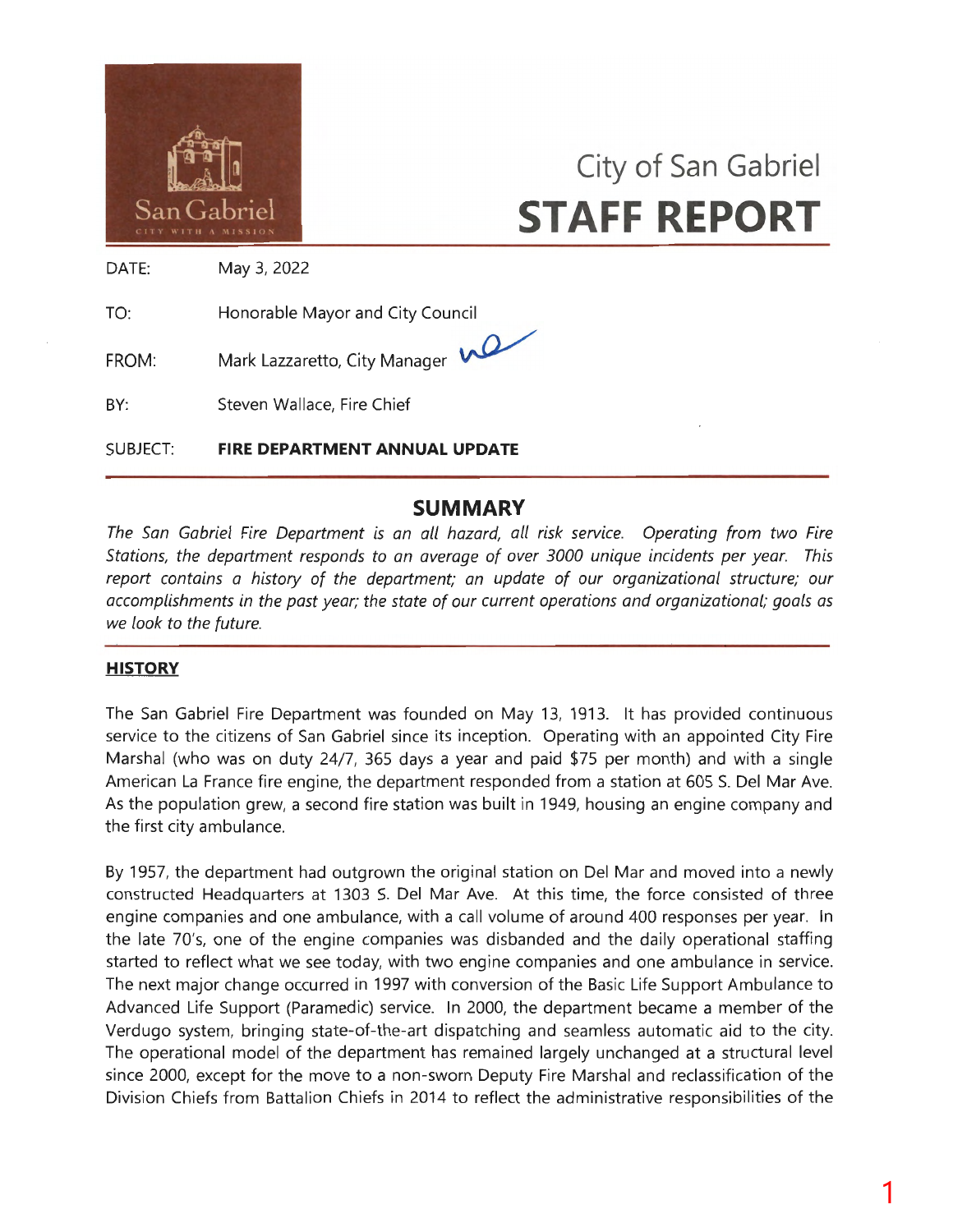job. Our present daily deployment is two 3-member Paramedic Assessment Engine Companies (at least 1 paramedic is always assigned to an engine) and Advanced Life Support equipment is carried on the apparatus) and 1 Paramedic Ambulance (RA).

## **ORGANIZATIONAL STRUCTURE**

The Fire Department operates four divisions: Administration Bureau, Operations Bureau, Fire Prevention Bureau and Arson Investigation Bureau. Within each bureau, the daily operations of the department take place. There are 36 authorized FTE's within the Fire Department as detailed on the attached organizational chart. Sworn positions make up 34 of the FTE's with a civilian Executive Assistant and Deputy Fire Marshal rounding out the department.

- The *Administration Bureau* contains the Fire Chief and an Executive Assistant. Responsibilities include Personnel, Recruitment, Budget, Strategic Planning, Public Information Officer, Community Engagement and Ambulance Billing.
- The *Operations Bureau* contains: 3 Division Chiefs (Shift and Incident Commanders), 6 Fire Captains (Station and Field Supervisors), 6 Fire Engineers (Apparatus Operators) and 18 Firefighters, 17 trained to the level of Paramedic and 1 EMT. Line personnel (Firefighters and Engineers) report to the Fire Captain. Fire Captains report to the Division Chief and the Division Chief reports to the Fire Chief. The Operations staff responds to calls for service; conducts daily training in fire, rescue and EMS disciplines; conducts training for probationary members, both newly-hired and promoted; performs life-safety inspections in multi-family dwelling units; maintain fire facilities, equipment and apparatus, participates in public education and community outreach; incident cause and origin investigation; response and training record keeping and have specialized assignments including Paramedic Coordinator, EMS Ordering and SCBA Technicians. The Division Chiefs have added responsibilities that include program management of the four bureaus, budget compliance, purchasing, staffing, emergency operations center and disaster planning.
- *Fire Prevention* is an integral part of city operations that reaches across departmental boundaries and is staffed by a Deputy Fire Marshal (DFM), reporting to the Fire Chief. This is a highly technical position with areas of responsibility that include plan checks for new construction and remodel projects; investigation of code complaints; life-safety inspection of construction projects, high-hazard, and complex and assembly type occupancies. The Deputy Fire Marshal is based out of the McGroaty building and in addition to office hours, meets clients at the Community Development counter and in the field. The DFM makes recommendations to the Fire Chief on items such as fireworks permits, code updates, requests for variances and special events to ensure public safety and compliance with applicable code.
- The *Arson Bureau* is coming to the end of its first year as a funded and recognized part of the Fire Department. Although the capacity to investigate incidents has existed in the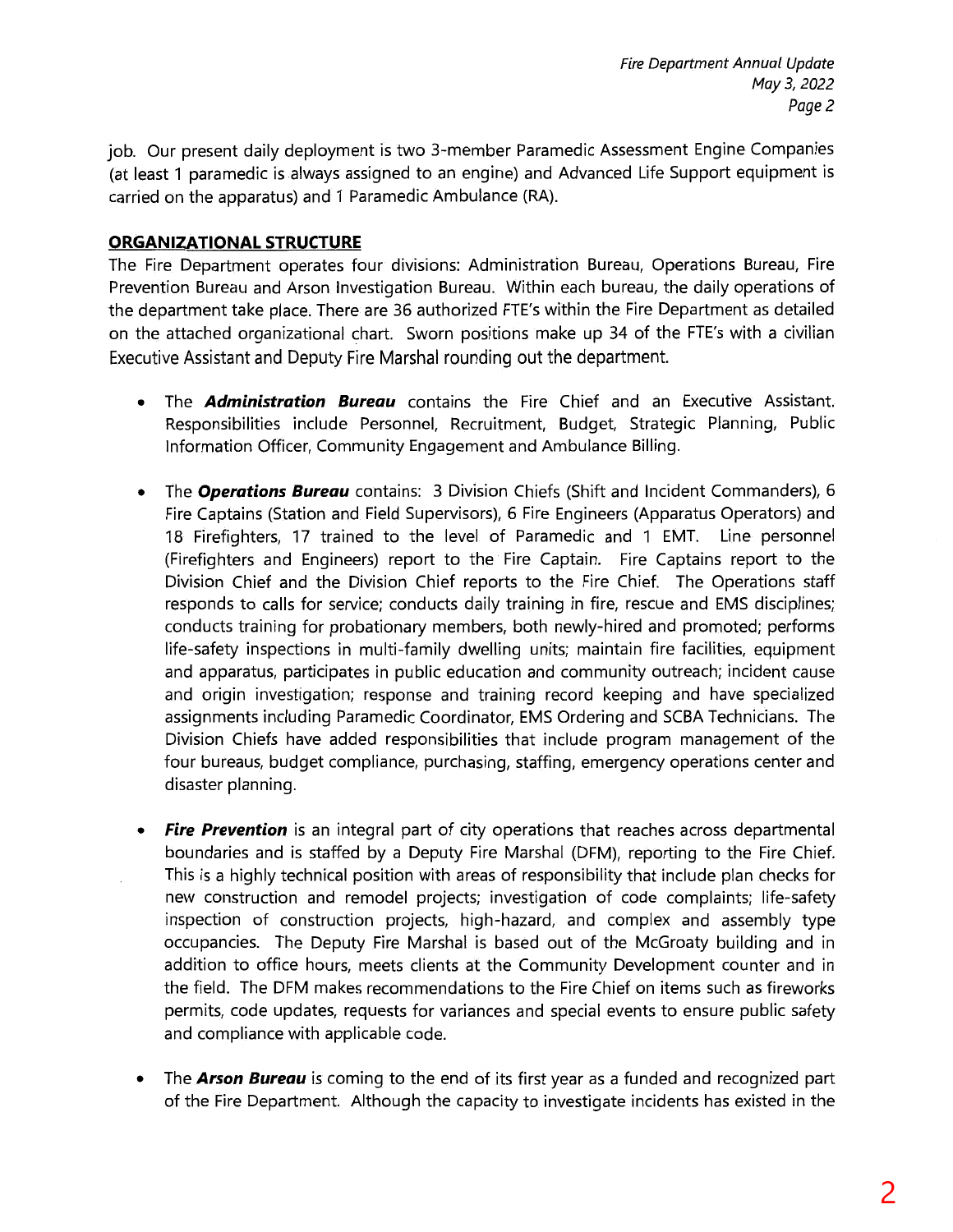city in the past, a formally organized unit had not been in place or funded until 2021. At present, two members (Division Chiefs Davis and Eakman) are trained, fully-qualified per California State Fire Marshal criteria as Arson Investigators. Two additional members are at various stages of training and will be available to assist once qualified. As incident investigations can be very complex, time and resource intensive, the San Gabriel Arson Investigators work closely with both the Verdugo Arson Task Force and the San Gabriel Police Department Detective Bureau. Notable investigations conducted by our members have included the Mission Fire (resulting in a suspect presently on trial) and a series of mysterious outdoor fires causing property damage (resulted. in conviction of the suspect).

## **ACCOMPLISHMENTS**

The Fire Department is proud of its staff and has continued to move forward through the pandemic and into the post-pandemic landscape. In the last year, the following items have been accomplished and programs implemented:

- Personal Thermal-Imaging Cameras issued to each member. This high tech device puts an infra-red thermal imaging device in the hands of each member assigned to suppression operations.
- Mental Health and Wellness and Critical Incident Stress-Debriefing Program established. Allowing 24/7 access to licensed mental health doctors and clinicians specifically trained to assist and support first response personnel in crisis and to prevention crisis, at no charge to staff.
- Issued the most modern structural, wildland and EMS personnel protective equipment. Each firefighter has two sets of state of the art structural turnout gear and have been issued wildland respiratory protection, improved wildland shirts and hybrid station  $$ wildland pants.
- Issued each member with a personal wildland fire shelter and web gear.
- Migrated to an all-inclusive web platform for one stop access to training, records, exposure reporting, EMS updates and links to department and city documents.
- Rebooted the Auxiliary Firefighter Program, bringing in qualified cadets from local fire academies to complete the on the job portion of the California State Fire Marshal Firefighter Certification process.
- Conducted the first ever Captain Academy to prepare internal candidates for future promotional opportunities and professional advancement.
- Conducted the first ever San Gabriel Basic Fire Academy, instructing new hires in department operations, policy and procedure before being placed on a shift.
- Increased the Insurance Service Office (ISO) rating to 2, a rating achieved by less than 5% of the organized fire departments in the United States. The ISO rating directly affects the cost of insurance for businesses and residents in the city.
- Placed a new Rescue Ambulance into service.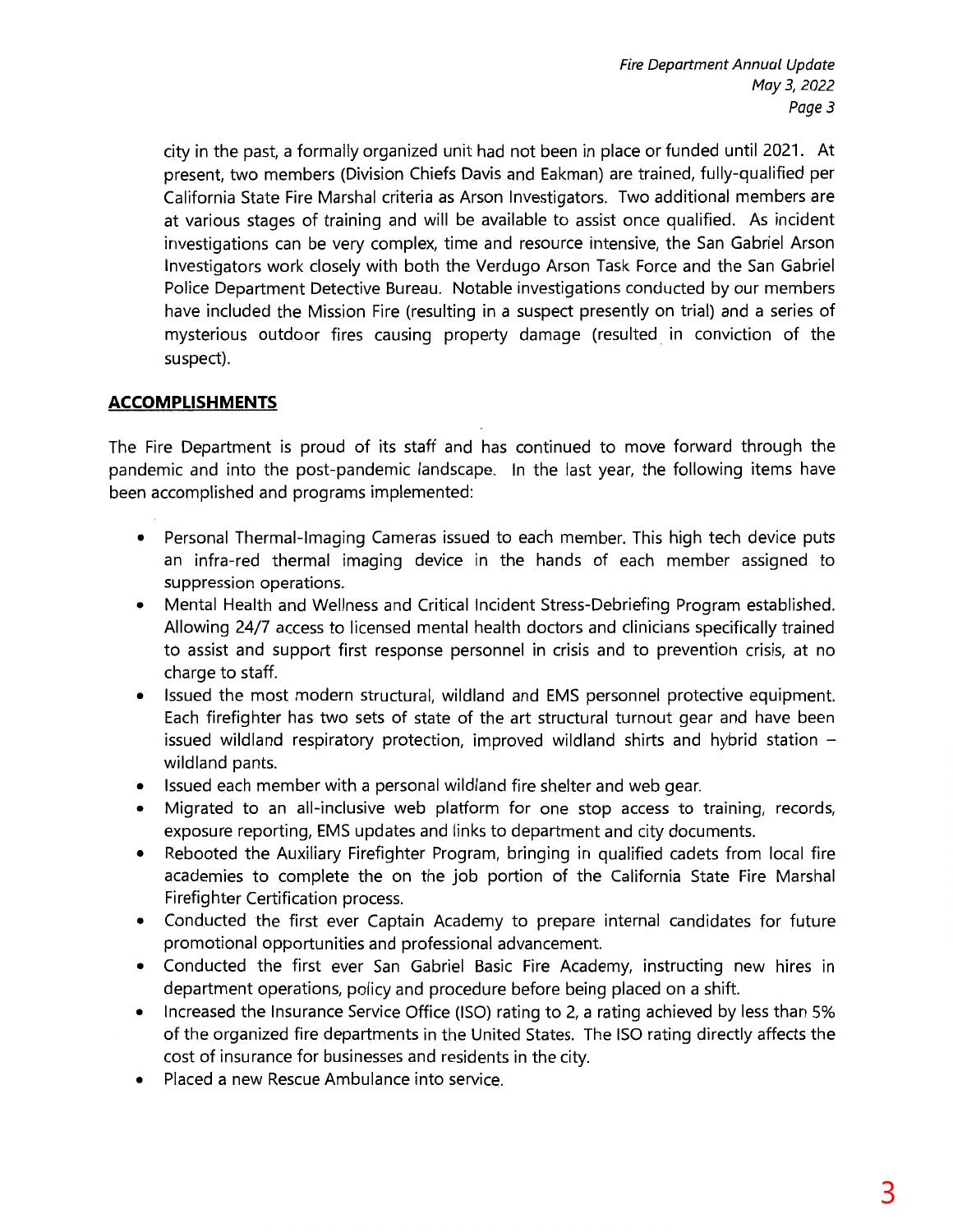Specified and have an order pending for a new frontline fire apparatus, returning the city  $\bullet$ to a planned replacement cycle.

## **CURRENT OPERATIONS**

#### **Response Data**

As we move toward the end of the current fiscal year and a third of the way through our operational year, the Fire Department has responded to 1005 unique incidents. This equates to 1726 individual unit responses by San Gabriel apparatus. The busiest resource is RA51, with 697 responses, followed by Engine 52 with 506 runs, Engine 51 at 478 calls and BC5 having been called to 45 incidents. BC5 responds to incidents requiring Command Supervision such as complex rescues and structure fires, therefore has a lower response count. In review of previous years, the number of unit responses is returning to normal from the pandemic years, and on track for a slight increase in calls for service from pre-pandemic levels. Response times are very good. The average turnout time (receipt of alarm to unit "on the road") is slated to be at less than sixty seconds 90% of the time and the SGFD has an admirable 57.41 seconds over 98% of the time.

Total response time (time from dispatch to first unit on scene) should be less than 397 seconds (our established goal) or 6.6 minutes 90% of the time, with the SGFD coming in at 265.77 seconds or 4.43 minutes 90% of the time. Response times can vary due to time of day, traffic conditions and resource availability.

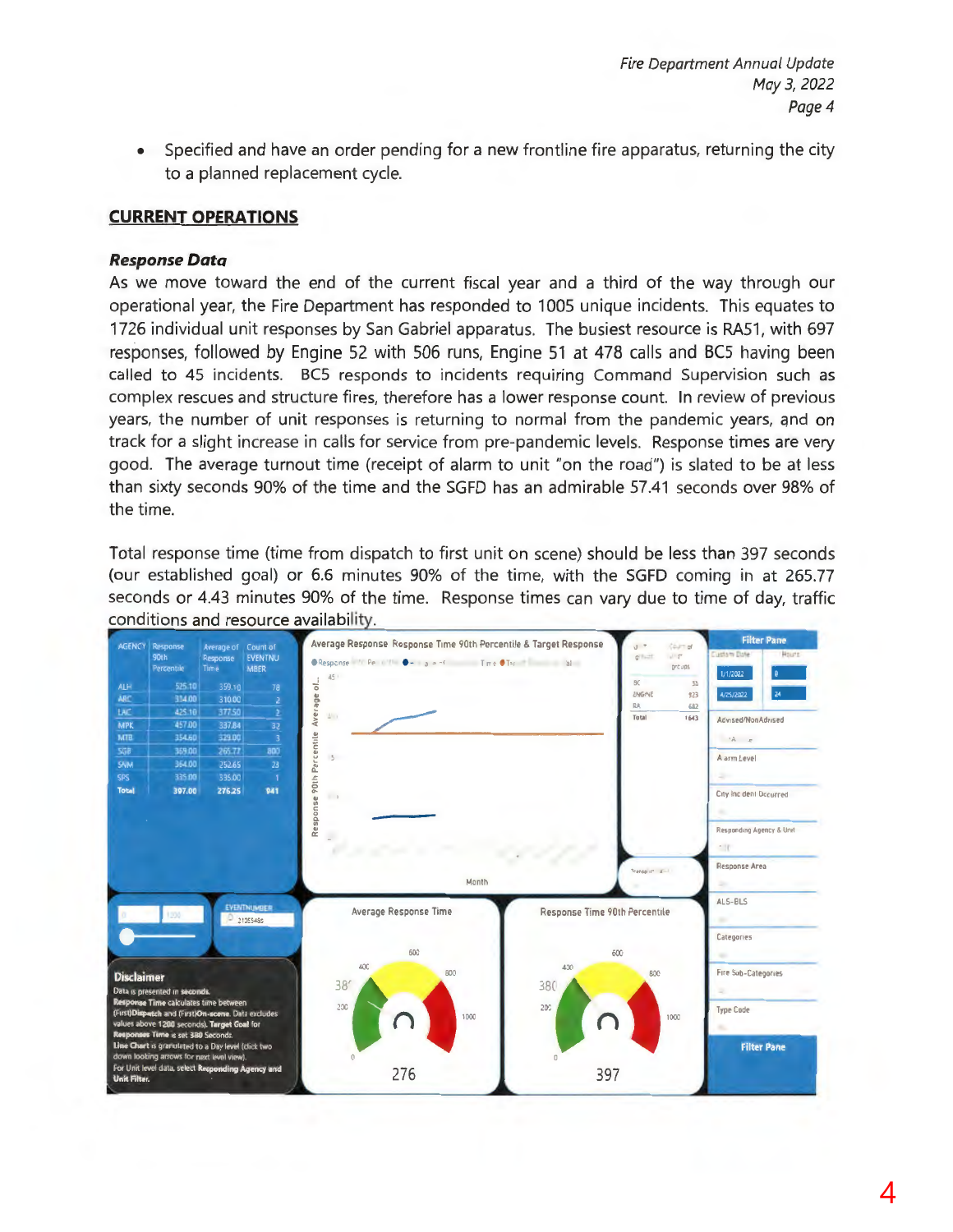## **Automatic Aid Statistics**

In Calendar Year (CY) 2021, San Gabriel received automatic aid on nearly 25% of the responses in the city, or 720 incidents. 448 of the 720 automatic aid responses into San Gabriel were for concurrent EMS responses, indicating that 62% of the time there is greater than one active incident in the city. Automatic aid includes Ladder Trucks and Engines on fire calls, ambulances on medical rescues and Battalion Chiefs on incidents requiring command-level supervision such as rescues and structure fires. Outside-agency ambulances transported 240 times in 2021. Year to date in CY2022, outside resources have made 277 responses to San Gabriel, with approximately 170 of those responses being for concurrent incidents.

## **CY2021 Automatic Aid into San Gabriel**

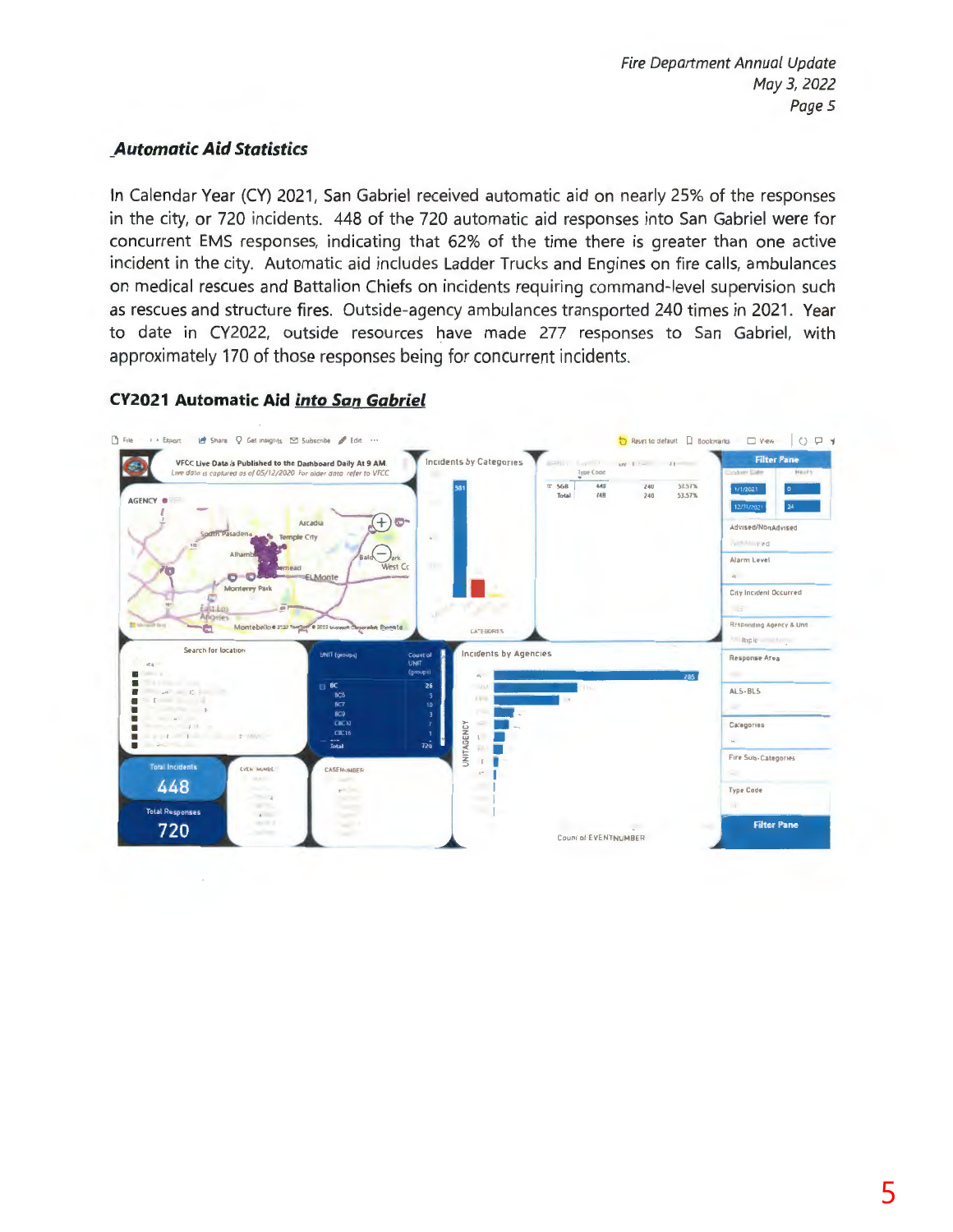The City of San Gabriel Fire Department responded to neighboring jurisdictions 479 times in CY2021 with the majority of the incidents being for medical rescues. Year to date, a total of 176 responses to 156 unique incidents have received automatic aid from San Gabriel.



## **CY2021 Automatic Aid to others:**

## **Staffing**

As is being experienced by Fire Departments across the State of California, the past 2 years have proven to be challenging for our department with regard to staffing. Keeping up with attrition due to retirements, probationary separations and members transferring out of San Gabriel to other agencies has taken a toll. Due to budgetary constraints, up to 6 allocated positions were kept vacant, using savings to keep the budget balanced and the department operating. With all positions fully-funded, we have struggled to keep up with recruiting and hiring qualified staff to fill our vacancies. Over time, the department has become less competitive with surrounding agencies and we find that the level of candidates applying for our agency to be substandard. Very qualified applicants that come into the SGFD are being trained then are leaving for lateral transfer opportunities once off probation. In the past 18 months the Fire Department lost one member to Loma Linda and two to the Orange County Fire Authority. One current member has a provisional offer from the City of Pasadena and is expected to leave by the end of May. Extended injuries (IOD) are compounding the situation. One Division Chief, and one Engineer and three Firefighter Paramedics are off long term as of this presentation. One Fire Captain will retire at the end of May, with one Captain detailed as an Acting Division Chief, further reducing the available workforce. To meet our minimum staffing requirements, members are being force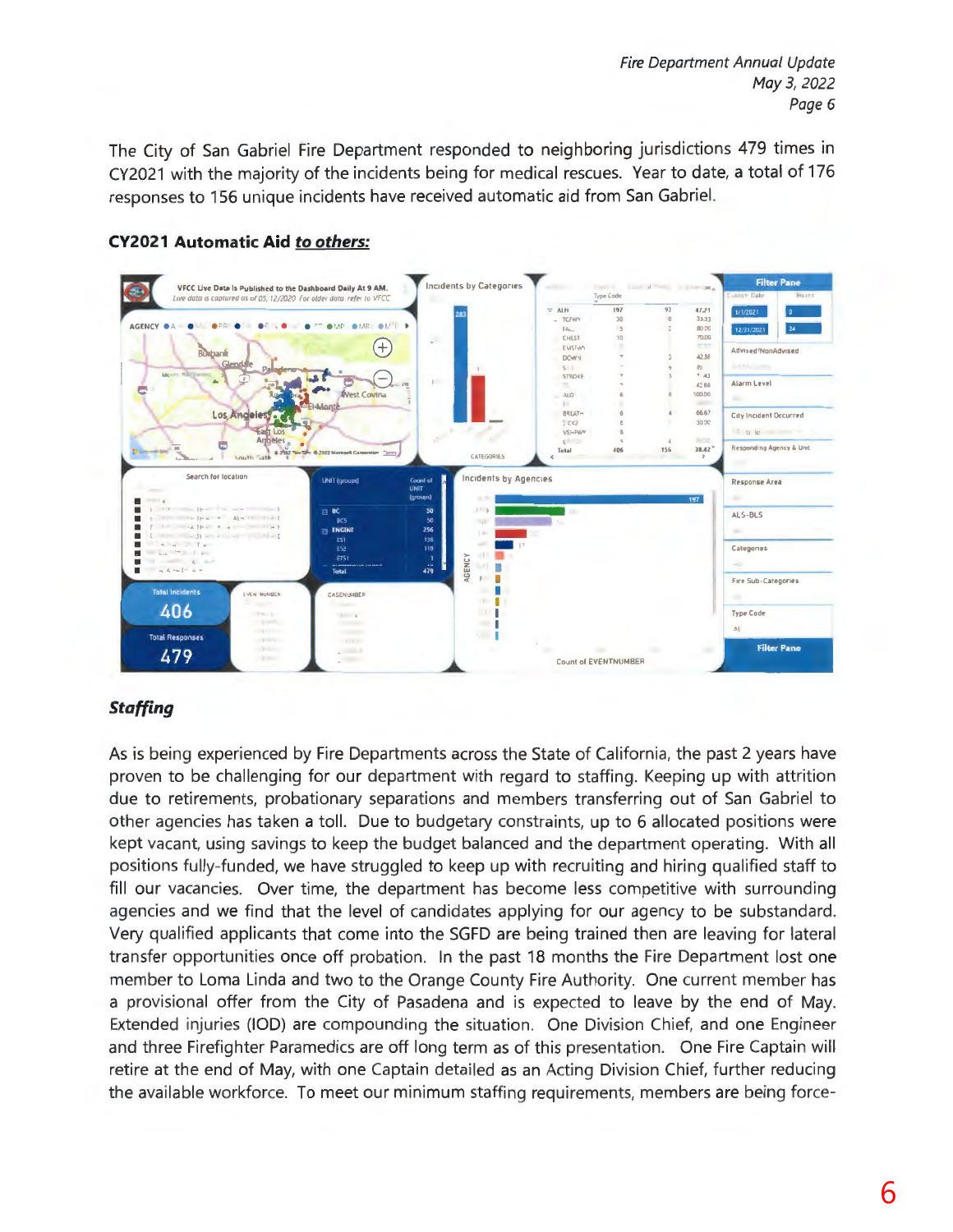hired each shift. We have not had to make reductions in service, in great part due to the willingness of the Firefighters, Engineers and Captains to do what it takes keep apparatus in service. This is not sustainable and the ability to delivery services is at a critical level. The following graphic represents our Organizational Structure and current staffing levels: Yellow text of background indicates an open vacancy or IOD.



Steps including continuous recruitment, under-filling Firefighter Paramedic positions with Firefighter EMT's and accelerated provisional hiring have all been implemented in an attempt to keep services at 100%. The Human Resources Department is conducting salary and benefit surveys as part of the effort to staff the Fire Department and is sharing results with Council for consideration.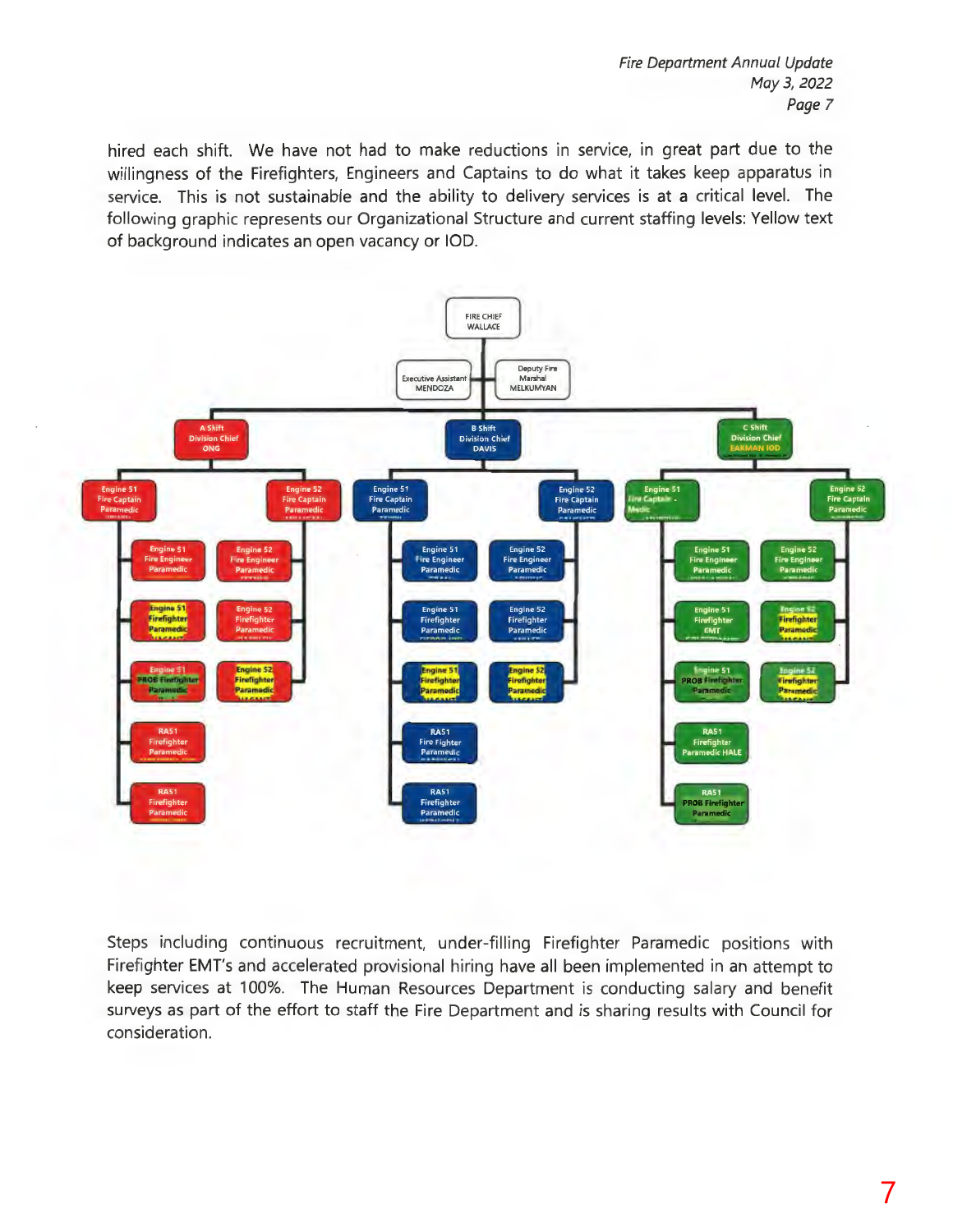## *Facilities and Fleet*

Fire Department Facilities are aging and in similar condition to the Police Department.

**Fire Station 51 (FS51)** was built in 1957, and had remained unchanged until the last decade. 2006 saw the addition of the Division Chief Office and dormitory. In 2008, the original kitchen area was renovated, with the firefighters serving as the General Contractor and completing a significant amount of work on their own. In 2019 - 2020, two dorms rooms were converted to house a mixed-gender workforce with private bathroom and shower facilities. In late 2021, Public Works began a remodel of the vintage main restroom and shower area and during this process discovered a large sinkhole under the bathroom shower and adjoining kitchen area. This was mitigated as part of the remodel process. Lead based paint was stripped from the apparatus floor brickwork in 2021 and whole station asbestos abatement was completed in all living and office areas. Asbestos insulation that is undisturbed remains on some structural components in the basement. The apparatus floor needs assessment as it is cracked and sinking in a few spots, and water damage was discovered in the roof during the restroom remodel. Public Works is aware of the needs and the Command Staff will develop a plan to correct the issues. The Fire Station is at maximum capacity for staff and apparatus.

The San Gabriel Emergency Operations Center, on the site at Fire Station 51, was built and expanded by the Firefighters in the late 1980's and early 1990's. It is in sound condition structurally and a plan is in place for technology updates, in cooperation with IT Manager David Tsuen and his team. Anticipated implementation and completion of this process is late 2022.

Several other buildings on the FS51 campus provide reserve equipment and apparatus storage and are in good repair with no known issues.

**Fire Station** 52, **(FS52)** constructed in 1949, has had two remodels. In 2008, the kitchen and day room area were rehabbed as part of the same Firefighter managed project that updated FS51. Asbestos abatement was completed during that time. In 2019 - 2020, a mixed-gender dormitory was added to the station, and the locker room and shower room completely renovated. Fire Department staff competed cosmetic upgrades including paint and new turnout lockers on the apparatus floor during the pandemic lockdown, giving the station a fresh look. In March of 2022, staff added a 120 sq. ft. external storage building to house seasonal wildland equipment and spare PPE, repurposing interior storage for EMS supplies. FS52 has the capacity for 4 full time staff and has no updates or major repairs known at the time of this presentation.

#### **Apparatus Fleet**

The active apparatus fleet consists of four triple-combination pumping engines, two Rescue Ambulances, two Command Vehicles, two Utility Vehicles, four Staff Vehicles and a Polaris ATV. Additionally, a 1957 Mack Pumper is kept for Christmas and special-event use.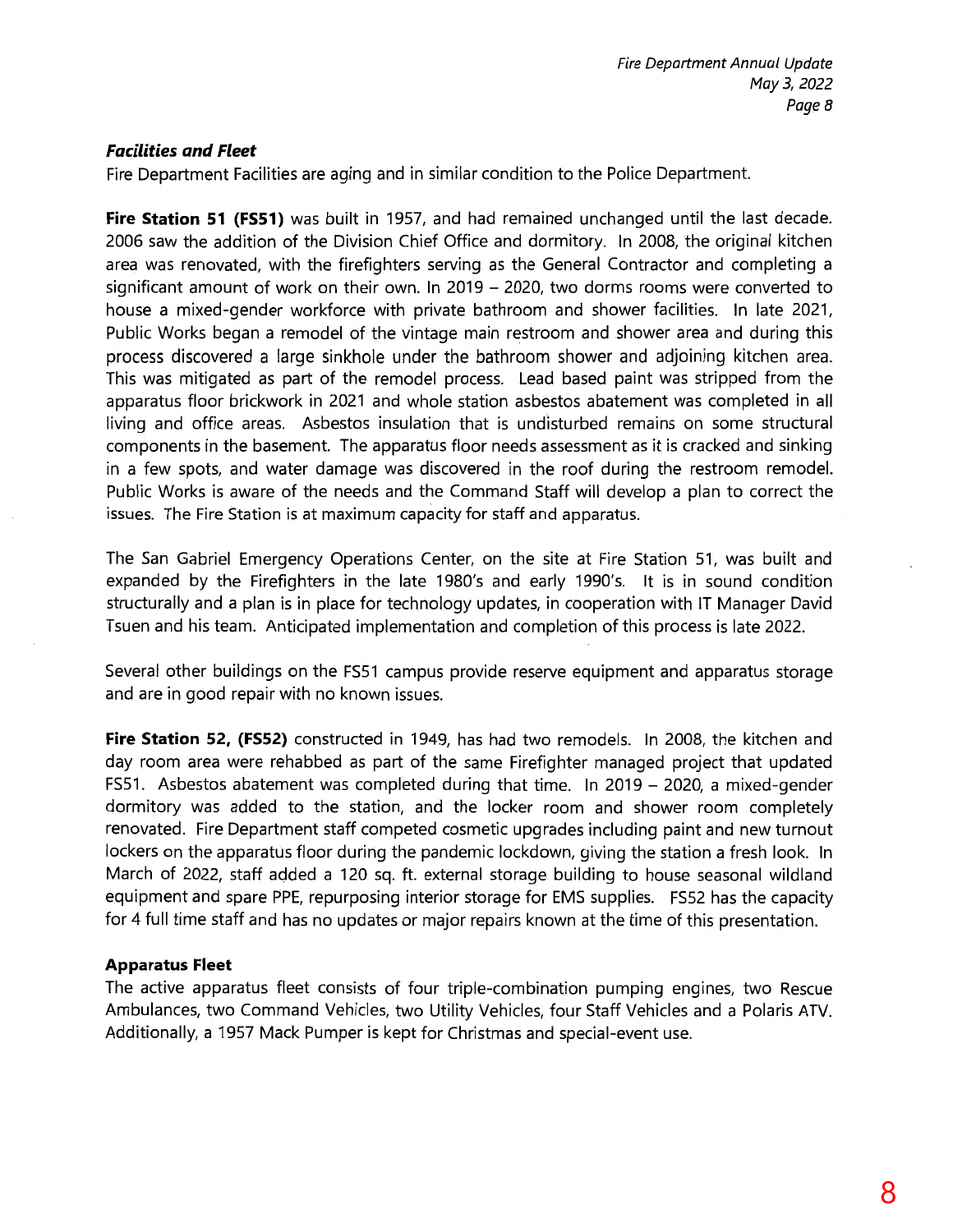## Apparatus Fleet, continued

Deployment of the apparatus is as follows:

| Engine 51        | 2014 Pierce Quantum Triple Combination Pumper                             |  |
|------------------|---------------------------------------------------------------------------|--|
| Engine 52        | 2016 Pierce Quantum Triple Combination Pumper                             |  |
| Engine 751       | 2001 Pierce Quantum Triple Combination Pumper (Reserve Status)            |  |
| Engine 752       | 2006 Pierce Quantum Triple Combination Pumper (Reserve Status)            |  |
| BC5              | 2012 GMC Yukon - Command Vehicle                                          |  |
| <b>BC751</b>     | 2006 Chevrolet Suburban Command Vehicle                                   |  |
| <b>RA51</b>      | 2021 Leader Type 1 Rescue Ambulance                                       |  |
| <b>RA751</b>     | 2012 EVG Type 3 Rescue Ambulance                                          |  |
| <b>UT51</b>      | 2006 Chevrolet 2500HD Utility                                             |  |
| <b>UT52</b>      | 1995 Ford F350 Utility                                                    |  |
| ATV <sub>5</sub> | 2010 Polaris ATV with trailer (used for wildland responses out of county) |  |
| CH <sub>5</sub>  | 2021 Ford Explorer - Fire Chief                                           |  |
| INV <sub>5</sub> | 2013 Toyota Highlander Hybrid - Arson Investigator                        |  |
| PR <sub>5</sub>  | 2011 Toyota Highlander Hybrid - Prevention Bureau                         |  |
| ST <sub>5</sub>  | 2004 Chevrolet Tahoe - Fire Dept. Pool Vehicle                            |  |
|                  |                                                                           |  |

Plans are in place for an on schedule replacement of E51, with BC5 due for replacement in 2022.

Reserve apparatus are aging out and will be replaced as new frontline apparatus come into service. The overall condition of the fleet is good, with all of the pumping apparatus having undergone in-depth repair in the last two months. One retired Rescue Ambulance is awaiting disposition or repurposing.

## **LOOKING FORWARD - ORGANIZATIONAL GOALS - INVENT. INNOVATE AND INVEST**

As we look into the future, there are a number of benchmarks and goals needed to position the Fire Department to effectively serve the citizens of San Gabriel for years to come. Items  $1 - 4$ are immediate needs, with goals following #4, in order of priority.

- 1. *Establish an Identity.* The question of merging into the Consolidated Fire Protection District of Los Angeles County (LA County Fire Department) has been on the periphery for a number of years now and needs to be decided. Staff will be presenting updated information to both City Council and the Fire Department Employee Groups to assist in making the best decision for the city.
- *2. Stabilize Staffing Levels.* As mentioned earlier, staffing is at a critical juncture. Making the city more competitive with other agencies as well as re-examining job requirements (i.e. hiring firefighter EMT's vs. a pre-requisite paramedic license) to bring high-caliber candidates into the hiring process.
- *3. Conduct a Standards of Cover Study.* Standards of Cover studies are conducted by independent consultants and take a deep dive into all aspects of a subject fire